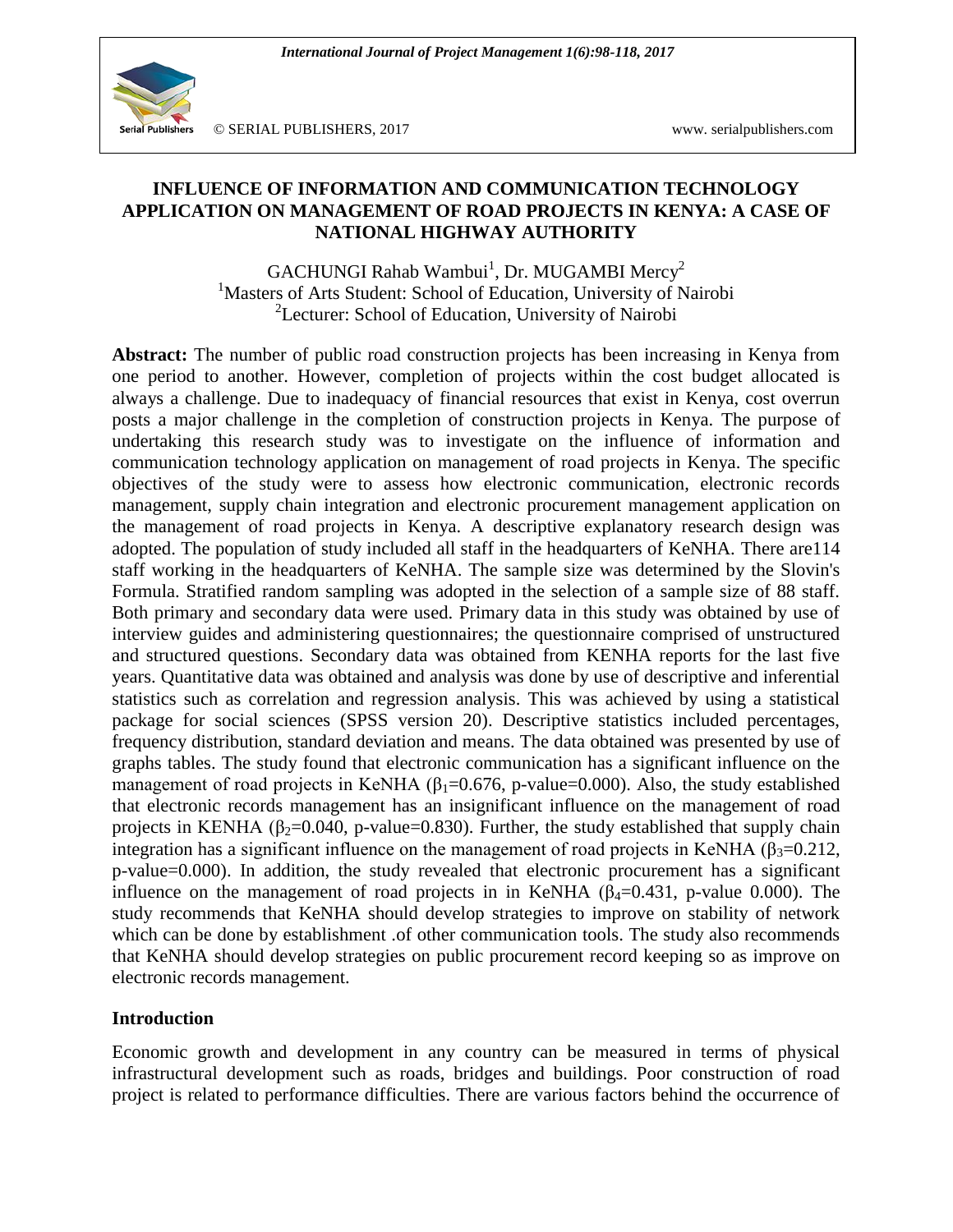such problems in construction projects (Ndiang'ui, Ombui & Kagiri, 2015). The problems experienced in the performance of the road construction industry in developing countries can be grouped into three classes namely: problems related to shortages in the infrastructure industry (mainly deals with the supply and demand of resources), problems due to consultants and clients and lastly problems arising as a result of incompetence of the contractor (Gaith, Khalim & Amiruddin, 2012). So as to attain the goals of employment and wealth creation, poverty alleviation and economic growth, there is need of implementation of a well-functioning and good road network (Ndiang'ui, Ombui & Kagiri, 2015). Hence, the Ministry of Roads of Kenya plays a crucial role so as to attain the following goals; attainment of "Millennium Development Goals (MDGs), Kenya vision 2030" goals, Kenya's Economic Recovery Strategy for Employment and wealth Creation Strategy (ERS) through providing the necessary infrastructural equipment needed by the public for rehabilitating, maintaining, managing and developing of road construction industries in the Kenya (KeNHA, 2015).

The construction of road projects is made up of a mixture of very dynamic processes which seldom go in hand with the type of implementation plan adopted. According to Wilkinson (2013), the road construction industry is always complex in its nature since it comprises of a broad number of players including contractors, shareholders, consultants, stakeholders, regulators and clients. In addition, Gaith *et al.* (2012) posit that 30% of road construction is made up of rework, 40% to 60% is made up of labor that is used in potential efficiency and the rest is mainly made of materials that are wasted. A project is said to be implemented successfully if it comes to existence on time scheduled, within the cost budget, attains all the basic goals that it was meant for, its accepted by the user and it meets the purpose for which it was intended for. The significance of information and communication technology in road construction projects cannot be overstated. Information technology usage has become a non-negotiable aspect of construction industry (Xiangjun & Weimei, 2016). Information communication technology provides new opportunities to innovative construction companies so as to enhance the process of communication, collaboration and exchange of information. In addition, IT evolution in project management has led to a shift from implementing projects which depend on analysis approach and intuition to sophisticated integrated project management systems. The main components of information and communication technology in the road construction industry are electronic communication, electronics record management, supply chain integration and electronic procurement management.

There is need for good communication in all the project lifecycle stages so as to ensure the success of the project; it is the main factor that brings together all the factors which affect project implementation. Use of electronic communication in the recent times has become increasingly effective in ensuring there is an efficient and effective project communication (Raulea  $\&$  Raulea, 2014). Moreover, electronics records management is commonly used to leverage efficiencies, manage projects, shorten delivery cycles, reduce costs, increase productivity, better utilization of resources, capture necessary information to manage projects, comply with regulatory requirements and defend against claims (Duranti, 2011). Though at a slow pace, the road construction industry has been adopting supply chain integration to improve efficiency and supply chain performance. The attributes of an integrated construction supply chain includes; it being coordinated at the center and the relationship among the firms being nurtured for the period that a project has been undertaken (Xiangjun & Weimei, 2016). In addition, E-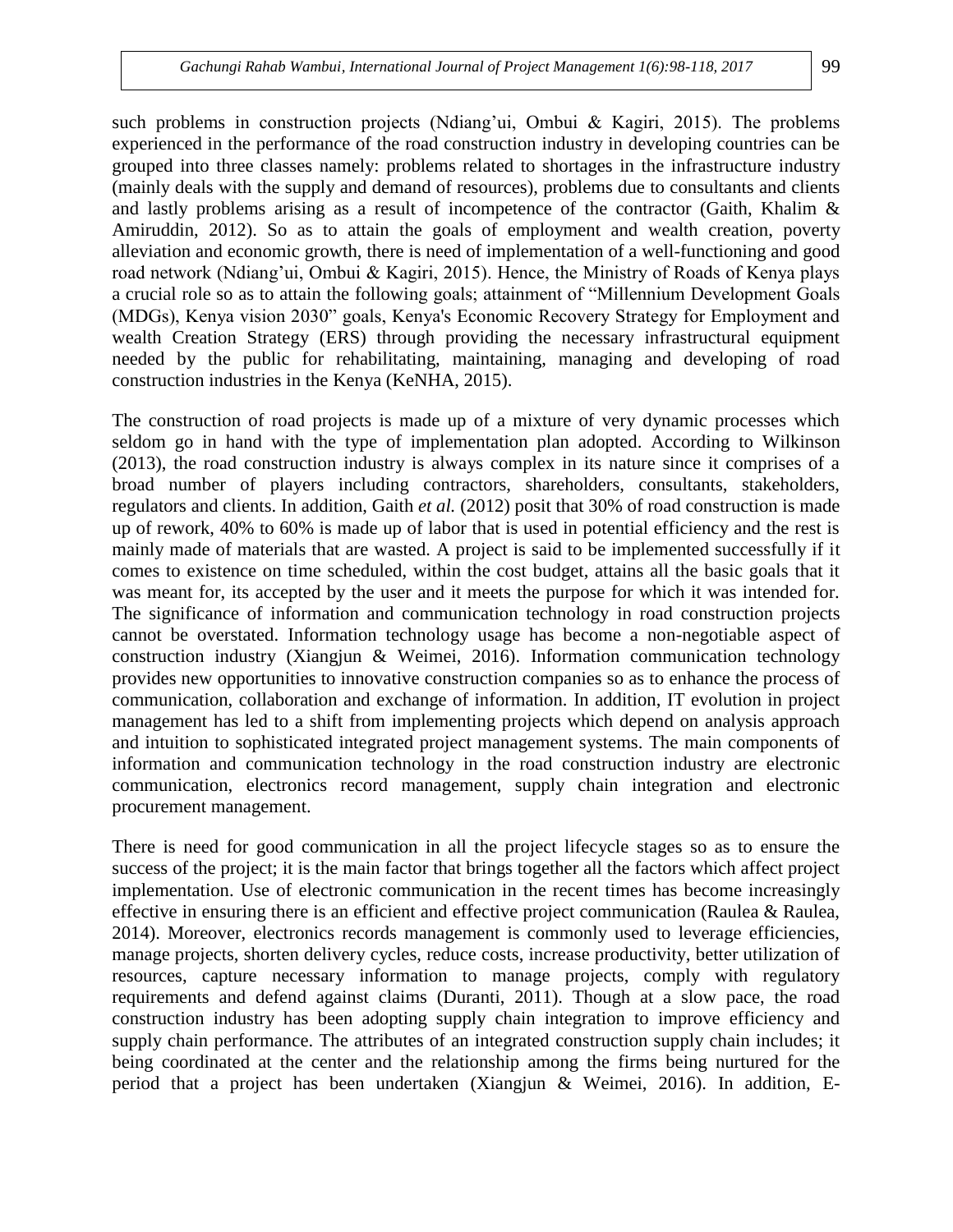In Canada, Pellerina et al. (2013) indicate that the performance of the projects is significantly linked to the usage of information technology; the more the use of information and communication technology the better the performance of projects. In New Zealand, Wilkinson (2013) argues that the construction industry in New Zealand has been left behind in the way they use integrated project management software in the management of construction projects effectively. In addition, Bardhan, Krishnan and Lin (2007) found that the adoption of information technology in construction projects led to an improvement in project coordination, improved communication and information exchange, which subsequently led to a reduction in project cost and completion on time. In Nigeria, Gaith, Khalim and Amiruddin (2012) found that the adoption of information technology led to an improvement in project performance. In Kenya, Kinuthia and Were (2015) found that Companies that fully understand and leverage the project management software have a higher propensity of achieving project success. Additionally, the study established that many projects fail due to failure to adopt the necessary project management software in the management of the schedule, labor, project activities and budget. Similarly, Ndiang'ui, Ombui and Kagiri (2015) indicate that project technology, database management, communication and software management influence road construction projects completion in Kenya Urban Roads Authority (KURA).

## **Statement of the problem**

Infrastructural development of road networks in Kenya is a sector that has been put under emphasis by the government due to it being the key incentive to spur economic growth. A large share of the national budget resource allocations goes to it. During the 2013/2014 fiscal year, 7.7% of the National budget allocation was allocated to the Ministry of transport and Infrastructure. Contracting for paved road construction has increased in great measure making construction industry an easily noticeable development (RoK, 2014). This is intended to spur growth by creating efficiency, convenience and cost effectiveness in the transportation of both goods and services in the Kenyan economy.

According to Kenya Roads Board (2014) report, almost 30% of funds that are directed to the ministry of roads annually go to Kenya National Highways Authority. Most of the construction projects end up experiencing cost overruns and hence exceeding the contract amount that was planned for initially. In Kenya, public roads construction projects have been increasing from one period to another. Completion of the project within the stipulated time remains to be a problem. Kenya is faced with a problem of cost overruns as a result of inadequate financial resources within the country. Statistics obtained from the Republic of Kenya report indicates that KeNHA is faced with problems of cost overruns in the implementation of its road projects. For example, during the construction of the Thika Super Highway, there was an increase in cost to 34.45 billion from 26.44 billion. Furthermore, there was a change in the completion deadline to July 2013 from July 2011 of the Thika super highway project (Roads and Civil Engineering Contractors Association, 2013). In addition, the system of sewerage located along Lot1-RD 0530 of the Thika superhighway project also changed after the completion of the superhighway. Data from Republic of Kenya report indicate that due to overruns in cost, there is stagnation in the economic development and also the realization of vision 2030 (republic of Kenya, 2014).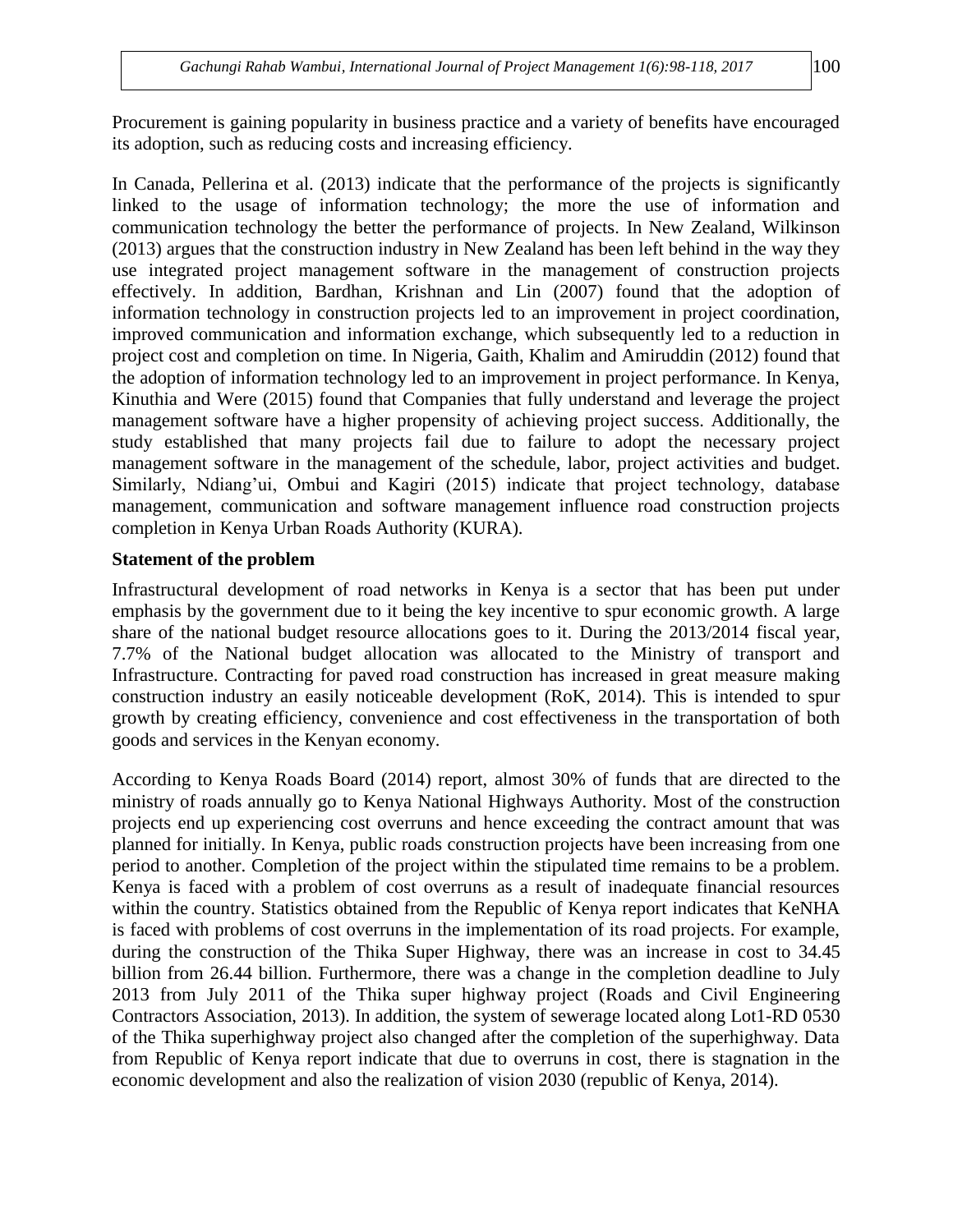Bardhan, Krishnan and Lin (2007), found out that the adoption of information and communication technology in the construction industry improves effectiveness and efficiency, which in turn lead to an improvement in delivery within time scheduled and the cost of the project. Even though, there is adoption of information and communication technology at KeNHA, road projects are still experiencing cost and time overruns. This study therefore sought to investigate the influence of information and communication technology application on management of road projects in Kenya National Highway Authority.

The study aimed at achieving the following objectives:

- i. To assess how electronic communication influence management of road projects in Kenya.
- ii. To determine the influence of electronic records application on the management of road projects in Kenya.
- iii. To determine the influence of supply chain integration on the management of road projects in Kenya.
- iv. To determine the influence of electronic procurement on the management of road projects in Kenya.

## **Literature Review**

## **Electronic Communication and Management of Road Projects**

Project communication refers to exchange of information which is intended to bring about an understanding among the stakeholders of the project. Stakeholders refers to a group of people who have the ability to be affected with the implementation of the project such as the customers, regulatory agencies, local communities, project sponsor and project team among others. Even though, most scholars have echoed that communication is important in the construction projects, project failures are still as a result of poor communication (Jameson, 2013). Raulea and Raulea (2014) indicate that ineffectiveness in communication is a major contributor to project failures as it contributes to 95% of most project failures. According to Turkulainen, Aaltonen and Lohikoski (2015), effective communication is among the major factors which account for the success of a project. The quality of flows in communication determines the effectiveness that is required in project construction. The quality of flows in communication via the life cycle of project can be termed as the degree to which the required information arrives the intended user of the information within an appropriate time.

According to Turkulainen *et al.* (2015), electronic communication is among the central elements that are required in the integration of project management. A project manager must select appropriate information communication technology equipment which will assist him in the coordination of activities of the team concerned with implementation. Technology adopted must be able to coordinate and monitor all the activities that are ongoing within the project in the team. One such technology that can be used to coordinate communication is the use of the internet. Jameson (2013) emphasized on the same idea. He stated integration of the back office and other systems of the project were of necessity. Also, there was need for every member in the project team to have accessibility to the internet without considering their specific locations. With the availability of the internet, project manager and the implementation team can easily access information about the progress of the project.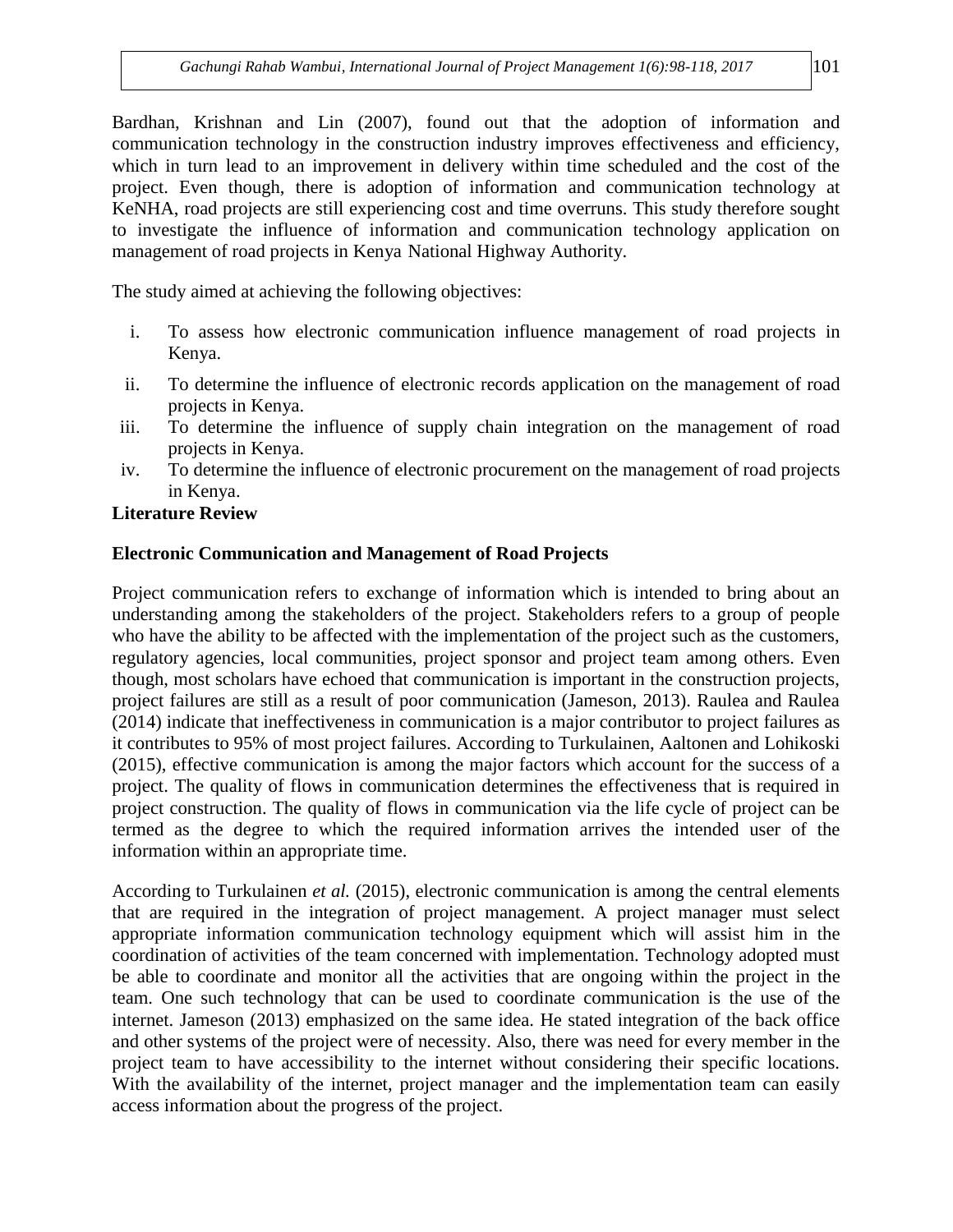#### **Electronic Records and Management of Road Projects**

The fast pace and complexity of the contemporary large-scale construction activity affects heavily the process of record management. The records on construction project need to be current and quickly retrievable (Xiangjun & Weimei, 2016). In most cases, there is occurrence of obstacles that are unexpected in the completion and continuation of the construction projects. Management of record affect the cost and the time scheduled for the project. In the recent past, road construction companies have been changing from paper records management system to electronic records management systems (RMS) so as to improve on the speed of record retrieval and also storage of vast quantities with various records formats (Craig & Sommerville, 2007). Despite the benefits of ICT, the road construction industry is still viewed by many as lagging behind in terms of deployment of technology as compared to other industries (Duranti, 2011). The method by which information on construction is recorded, generated and stored in the current period has resulted to various problems on the side of the construction-based personnel.

Craig and Sommerville's (2007) conducted a research in the United Kingdom road construction projects and established that due to inadequate flows of information, poor archiving methods and the retrieval of information led to the poor performance of the projects. Easy accessibility to records is followed by problems such as when the issues occurring on the site. In Botswana, Mampe and Kalusopa (2012) revealed that the practices applied on management of records were not well entrenched hence leading to undermining of service delivery and project performance. Lusuli and Rotich (2014) conducted a study on the problems influencing public procurement records management practice in public entities in the National Treasury and established that there was poor public procurement record keeping systems which led to inefficient of accountability and corrupt practices. The study also found that due to inadequate adoption of the modern technology in records storage, it has led to records loss whenever they are in demand.

### **Supply Chain Integration and Management of Road Projects**

The number of construction organizations in the construction industry has increased lately indicating a realization of the need of Supply Chain Management (SCM) (Njagi & Ogutu, 2014). The construction industry has indicated to be slow in employment of SCM concept as compared to the manufacturing and retail sectors. According to Ofori (2011) use of SCM philosophy can lead to resolving of various problems which are mainly associated with traditional practices that are mainly in the construction industry. The problems that are resolved arise mainly as a result of prevalence of lose and win arrangements; any difficulties that are encountered in the construction processes, insufficient exchange of knowledge and information; increase in price as a result of competition that result from purchases from many suppliers; presence of an environment that is full of dishonest, frustration and fear (Khalfan, Khan & Maqsood, 2015).

Kocoglu et al. (2011) conducted a study on the role of integration of supply chain on sharing of information and performance of supply chain and found that the function of supply chain integration is important in sharing of information process because it reinforces coordination, collaboration and connectedness, among the members in a supply chain. The results also indicated that supply chain integration provides information which is real time to the customers necessary for determination of effectiveness management in management of stock. Moshkdanian, Shahid and Molahosseini (2013) also found the study found that integration of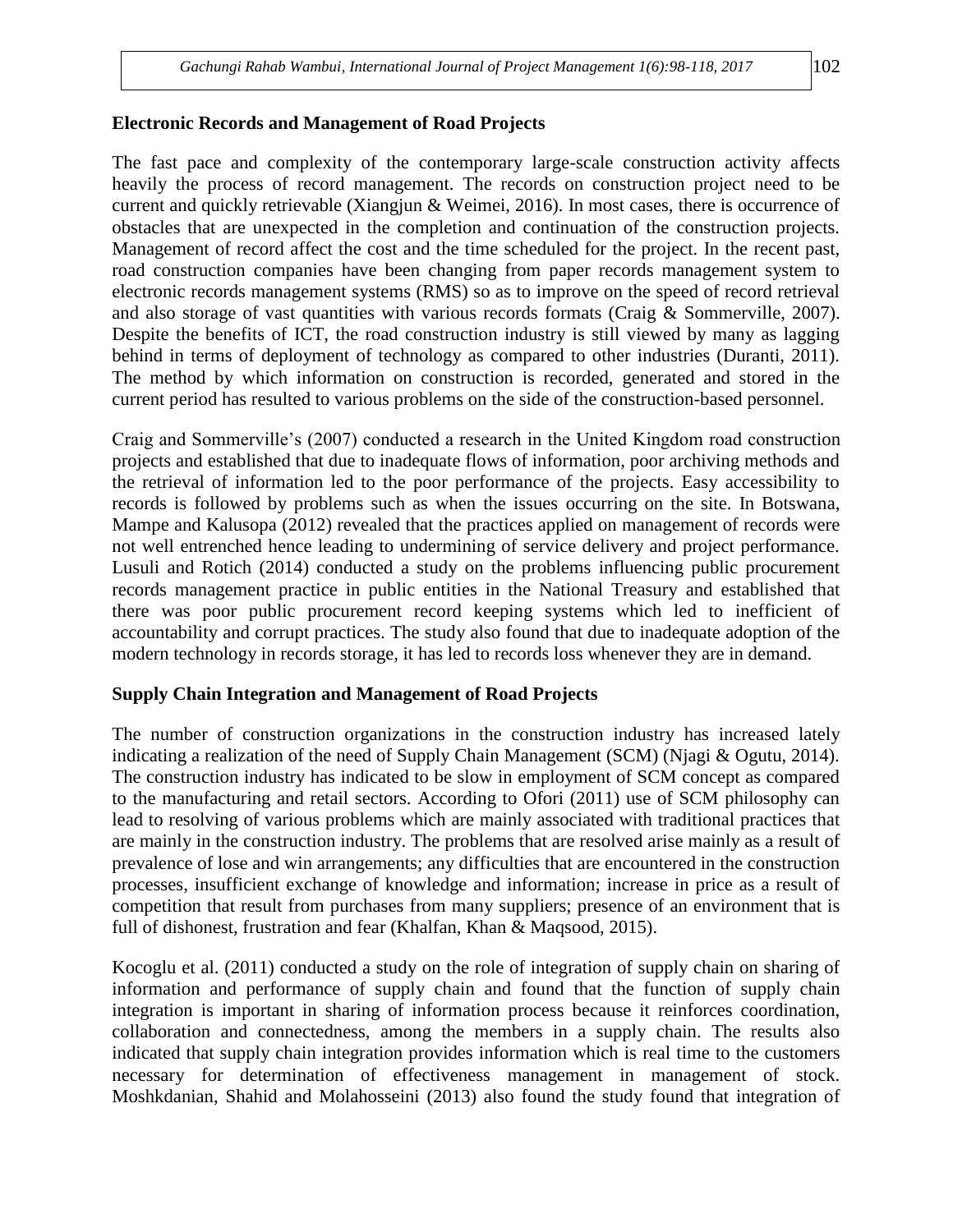information influence positively integration of logistic thus improving performance. In Kenya, Njagi and Ogutu (2014) conducted a study on the significance of integration of supply chain on performance supply chain among the Kenyan State Corporations and established that state corporations had attained an average that was above the level of integration in the external integration of suppliers and in the internal integration of operations.

## **Electronic Procurement and Management of Road Projects**

A number of government institutions all over the world have responded by adopting electronic procurement. E-procurement involves the adoption of a social media like intranet in the process of purchase and sale of services and goods (Caniato, Longoni & Moretto, 2012). E-procurement is mainly thought of addressing three major concerns in manual procurement practices:, collusion in the bidding process, corruption and inadequate accessibility to bid information. Eprocurement increases the number of bidders through reducing the costs of collecting information concerning a tendering process, hence leading to an increase in the number of firms which can bid. Similarly, e-procurement leads to reduction in the collusions among the bidders through provision of information on tenders to various firms that are outside a local cartel, hence allowing the non-cartel firms to take part and dissolving the local bidding cartels. E-procurement potentially reduces corruption through reduction of the degree with which the government officials withhold information selectively and refusal to collect bids from unfavored bidders. Furthermore, through ensuring that there is accessibility by the public to procurement data, it facilitates the possibility of public and oversight transparency (Briggs, 2007).

In the Unites States, Quesada et al. (2010) conducted a study on effect of e-procurement on performance and procurement practices and established that the use of EPT affect the perceptions of managers positively of both procurement performance and the procurement practices. In Kenya, Matunga and Okibo (2013) found out that Kisii Level 5 hospital used equotations, e-sourcing and e-tendering as the major e-procurement applications and also that the major challenges faced when e-market provider is used is the problem of inability of the organization to deal with changes in management, inadequate employee training on the way the system is used and inadequate funding. In Elgeyo-Marakwet County, Barngetuny and Kimutai (2015) found that lack of an E-Procurement system in the has made it impossible for the county to achieve the best deal of the supply contract and thus little is done in terms of giving the right information. Payments are delayed when it comes to service delivery and thus the county is slow in delivering as a result of timelessness in supply. Furthermore, the county has failed to pay suppliers effectively as a result of late invoices and delays in approving the supply of services and goods needed by county government.

## **Theoretical framework**

This study was anchored on the Unified Theory of Acceptance and Use of Technology (UTAUT). This theory was advanced by Venkatesh and other researchers in "User acceptance of information technology: In response to the unified view". The the theory focuses on explaining the intentions of the user in the application of subsequent usage behavior and the information system (Venkatesh, et al., 2003). Lin and Anol (2008) and also Wang and Wang (2010) were the ones who proposed the theory. Wang and Wang (2010) extended on the UTAUT theory in the study their study on 343 target population in Taiwan to find out the differences in gender on mobile Internet acceptance. They advanced three constructs perceived value, palm-sized computer self-efficacy and perceived playfulness to UTAUT and decided to choose the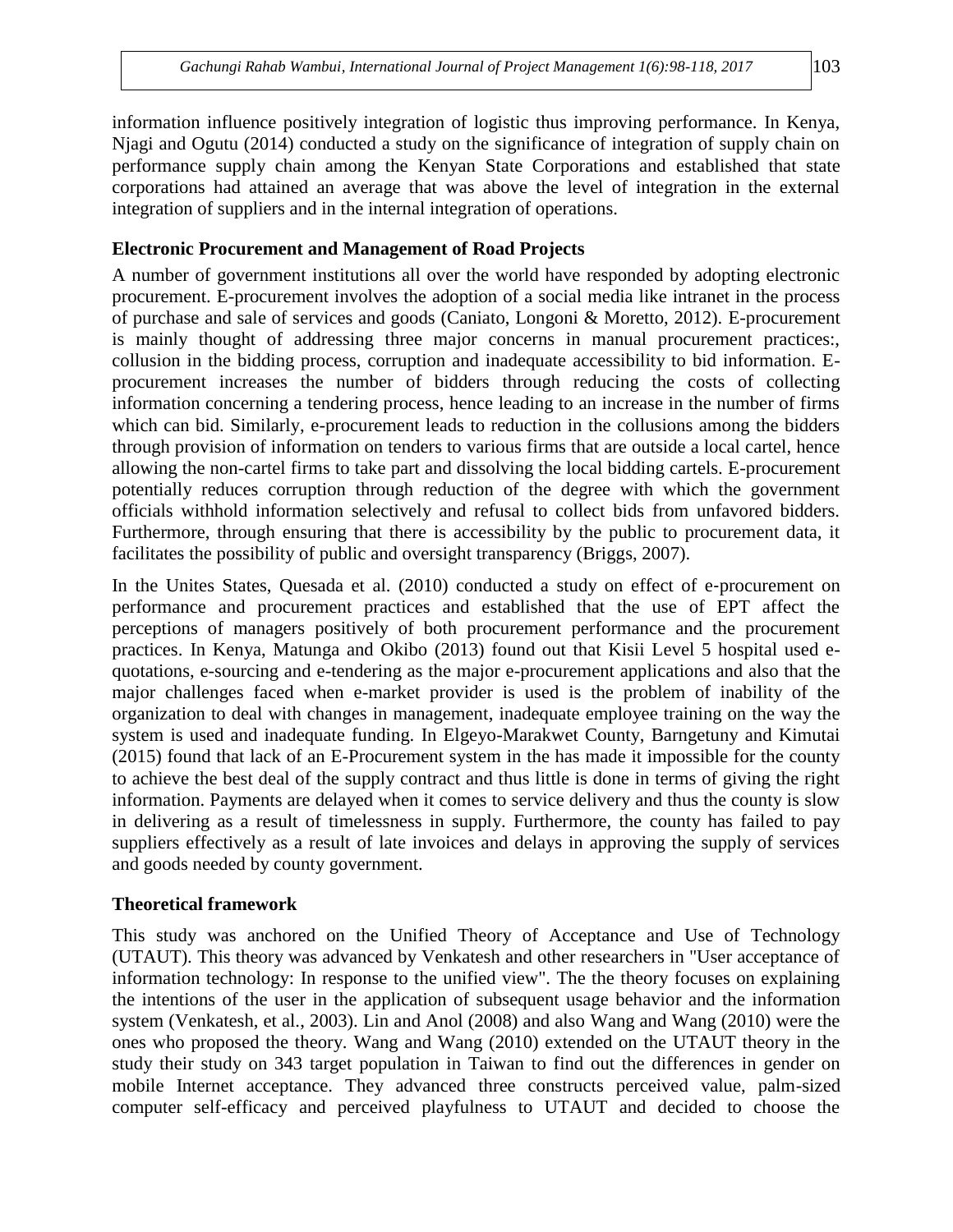intentional behaviour as the dependent variable. Lin and Anol (2008) posited UTAUT model, involving the effect of online social support and network information technology use. The UTAUT was based on four key determinants on usage and intention, and also four main moderators of core relationships. The UTAUT posited four main constructs which has a key function in determining behavior usage and user acceptance: Facilitating conditions, Performance expectance, Social influence and Effort expectancy. The main moderators of the theory were age, experience, voluntariness and gender. The UTAUT gives a more improved way of how the behavior and intention evolve (Venkatesh, et al., 2003). In addition, it the main relationships that make the model have been moderated.

Intentional behaviour involves the intention of a person to work out on a certain action that forecast on the behavior of an individual. Apart from this, behavioral intentions are the subjective probability of conducting behavior and also effect of a particular usage behavior. Hence, intentions indicate factors that are motivational which affect the behavior and are also indicate the willingness of people to try. Performance expectancy refers to the degree to which users gain advantage in the use of a technology while conducting activities (Venkatesh et al. 2012). Effort expectancy is the degree to which a technology is easy to use. Social influence is apperception of an individual that it is good to adopt the technology and is always different from those of other people. The UTAUT2 added four more constructs: hedonic motivation, facilitating conditions, and habit and price value. Facilitating Conditions involves perceiving that technical and organizational infrastructure exist so as to support technology (Venkatesh et al. 2003). Hedonic Motivation refers to the pleasure of adopting technology. Price Value refers to the trade-off between cost paid by adopting a particular technology and benefits received. Habit involves the extent of execution of behaviors automatically by an individual. Venkatesh et al. (2012) posited that habit indirectly and directly affect behaviour of adoption of technology. It was discovered that increase in experience of use result to habitual use of technology.

This theory was adopted in this study to explain the effect of utilization of information technology on the performance of road projects. This is measured in terms of effectiveness of the system, improvement in the work performance of the system, improvement in the work productivity of the system, chances of gaining better control and transferable skills of work. Effort Expectancy refers to an individual's attitude and perception that the use of an IT system will be a free of effort. This is measurable in terms of easy of clarification of data, accessibility to data, smoothness in the interactions with the system, the ability of identifying the relevant data, and overall presentation of the system and outline. Social Influence is an individual's perception of the degree to which important other people approve or disapprove of the target behavior (Lin & Anol, 2008). This is measured by the organizational encouragement; pressure exerted by the organization for change; management of communication and involvement of people in process change; demo experience beforehand; and availability of an "open door" policy which allows for discussion of aspects related to change. Facilitating Conditions includes the availability of information systems, computers and other related equipment. Also, if adopting an information and communication technology will be very costly, and a company cannot afford then this would act as a hindrance to adoption.

### **Conceptual framework**

Conceptual framework refers to a structure of rules, assumptions and principles which holds together ideas concerning a specific concept. The study is conceptualized based on the variables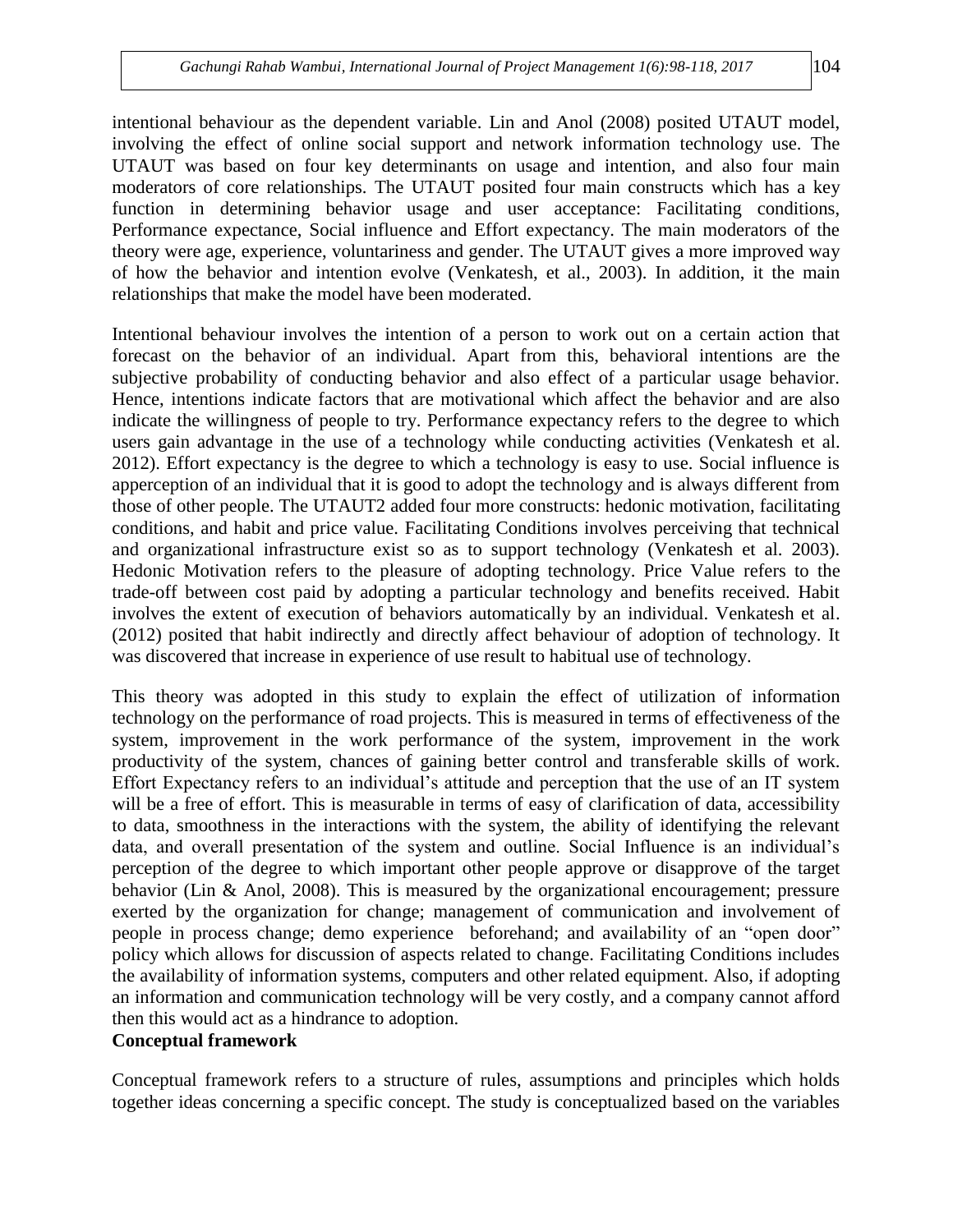adopted in the study which are diagrammatically represented to indicate the relationship existing between them through an illustration of the influence of the dependent variables and the independent variables in order to provide coherence. Independent Variables include; electronic communication, electronic records management, supply chain integration and electronic procurement management. The intervening variables will be top management support and resources allocation. Moderating variables will  $\mathfrak{b}$  and  $\mathfrak{c}$  and experience.



# **Research Methodology**

The study adopted a descriptive explanatory research design. Descriptive explanatory studies are designed to test whether one event causes another. Further, correlational analysis was adopted to determine the relationship between the dependent variable and independent variables. The target population was all staff working in the headquarters of KeNHA. According to KeNHA (2015),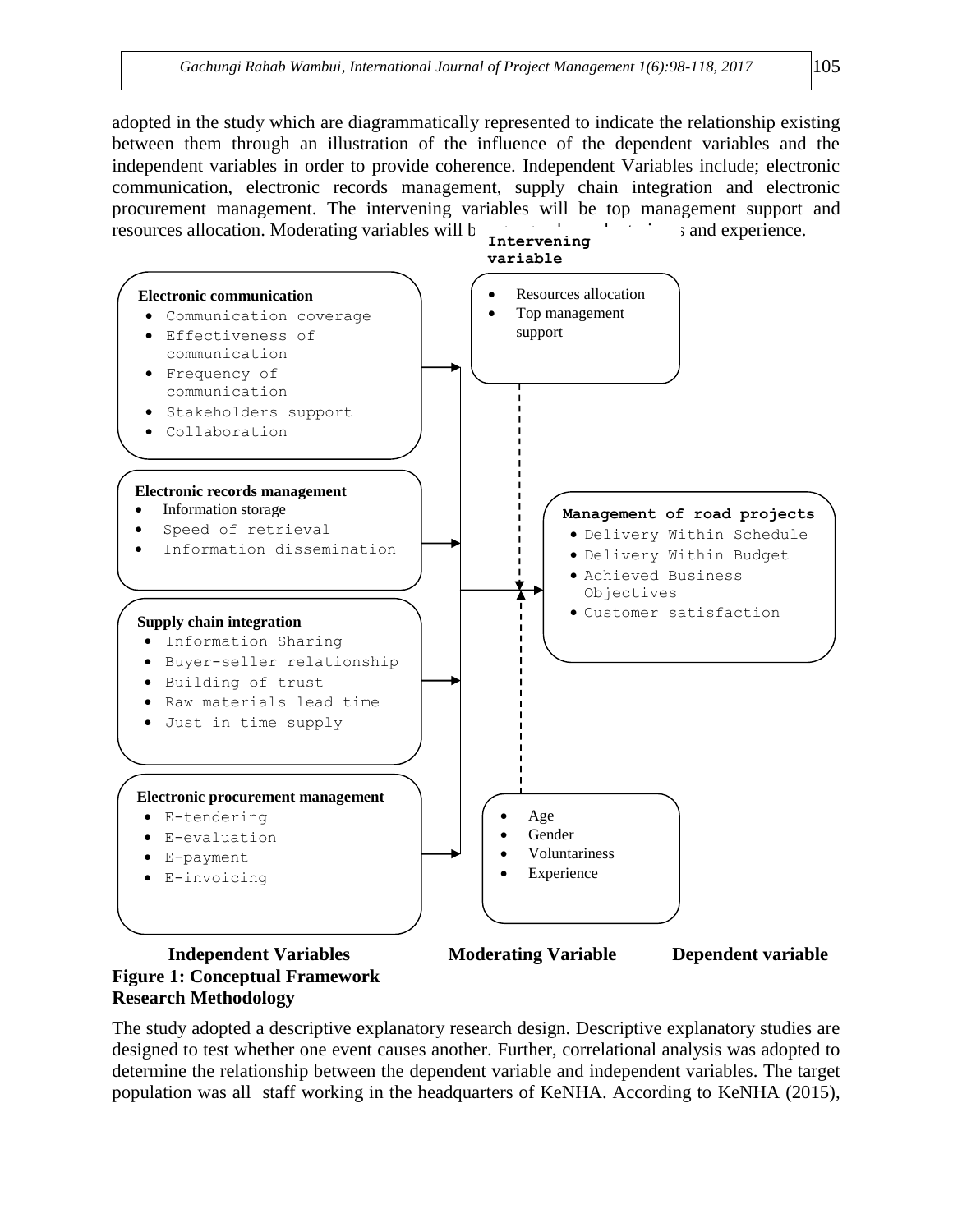there is 114 staff working in the headquarters of KeNHA. Thus, the target population of this study was 114 staff. Slovin's Formula was adopted in this study to determine the sample size. The formula is a random sampling technique that is used in the estimation of the sampling size. This formula was chosen because it considers the size of the population.

$$
n = \frac{N}{1 + NE^2}
$$
  
Where by:  
n = number of samples  
N = target population  
E = margin of error (0.05)  

$$
n = \frac{114}{1 + (114 * 0.05^2)}
$$
  
n = 88

**Table 1: Sample Size**

| <b>Department</b>                       | <b>Target Population</b> | <b>Sample Size</b> | <b>Percent</b> |
|-----------------------------------------|--------------------------|--------------------|----------------|
| Design & Construction                   | 12                       | 9                  | 10.53          |
| Planning & Environment                  | 8                        | 6                  | 7.02           |
| Finance                                 | 11                       | 8                  | 9.65           |
| Maintenance                             | 14                       | 11                 | 12.28          |
| <b>Quality Assurance</b>                | 11                       | 8                  | 9.65           |
| Procurement                             | 11                       | 8                  | 9.65           |
| Legal and Regulatory Affairs            | 8                        | 6                  | 7.02           |
| Enterprise & Risk Management            | 12                       | 9                  | 10.53          |
| Human Resource Management & Development | 6                        | 5                  | 5.26           |
| <b>Internal Audit</b>                   | 12                       | 9                  | 10.53          |
| <b>ICT</b>                              | 9                        | 7                  | 7.89           |
| <b>Total</b>                            | 114                      | 88                 | 100.00         |

#### **Source: KeNHA (2015)**

Stratified random sampling was adopted in selection of 88 staff from the target population. Stratified random sampling gives estimate of the total population parameters involving a higher precision and also ensures that a more representative sample is obtained from a population that has similar attributes. In addition, the study used primary data which was collected by use of semi-structured questionnaires and interview guides. A pilot test was conducted in Kenya Urban Roads Authority (KURA), as it deals with roads the same as KeNHA, to enhance the validity and reliability of the research instrument. The researcher enhanced content validity of the research instrument by obtaining opinions from people with expertise like the supervisor in the field of study. Data reliability which is a measure of internal consistency and average correlation was measured by use of Cronbach's alpha that lies between 0 and 1. A Cronbach's alpha of 0.7 was considered acceptable in this study.

In the analysis of data, the study used quantitative and qualitative data analysis techniques. Qualitative data was analyzed by use of thematic content analysis. Analysis of quantitative data was done by making use of the descriptive statistic and inferential statistics with the help of statistical package for social sciences (SPSS version 22). Descriptive statistics used included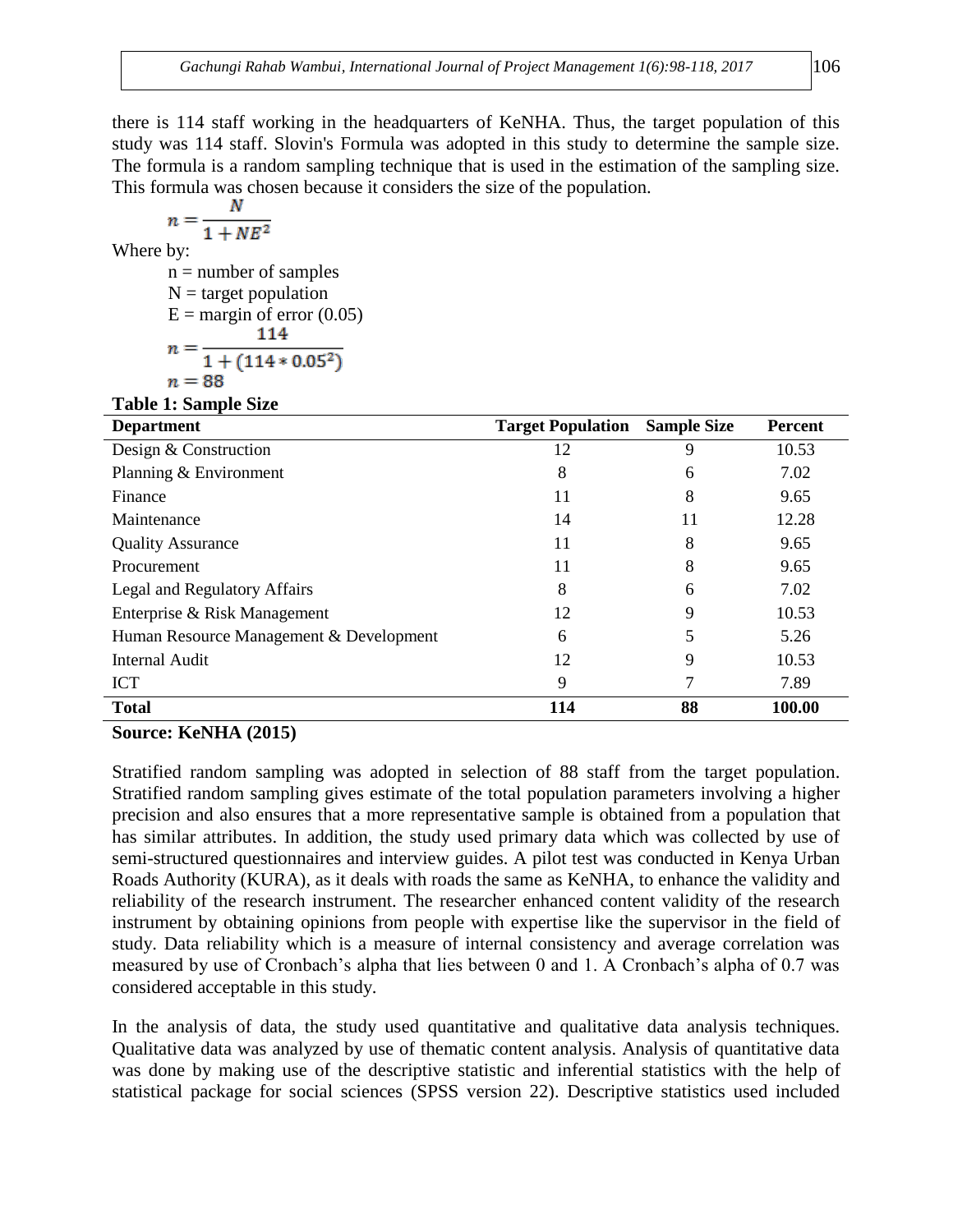standard deviation, frequency distribution, percentages and means. Thereafter, data presentation was by adoption of graphs and tables. Further, correlation analysis and regression analysis were adopted in finding out whether there is a relationship between the dependent and independent variables. A 95% confidence level was applied. This showed a 0.05 significance level. This indicated that for any independent variable to have a significant effect on the dependent variable, the p-value needs to be less than the significance level (0.05).

## **Research Findings and Discussions**

Out of 88 questionnaires issued, 86 questionnaires were filled and returned, accounting for 97.73% return rate which was deemed adequate for the analysis. A 100% response rate was not achieved as some of the questionnaires had some inconsistent information and some were half way filled and thus could not be used in the study. According to Kothari (2004) a response rate of 50% or more is adequate for analysis, which shows that 97.73% was an acceptable basis for drawing conclusions.

## **Electronic Communication and Management of Road Projects**

The respondents indicated that electronic communication influences the management of road projects in Kenya through liaising with other departments making work easier and effective in road projects. The respondents further reported that electronic communication assists in sharing of information in the management of road projects. Furthermore, good communication that is provided through electronic communication throughout the phases of the lifecycle of the project is a vital factor in the success of the project as it is the prime factor which connects all of the project success factors together. The respondents indicated that the quality of flow in communication via the life cycle of project determined the effectiveness that was required in project construction and that it assisted in the integration and coordination of activities of project management. The key informants reported that electronic communication makes communication easier, faster, effective and efficient. The use of WhatsApp and mail, one does not need to be in the office to work or store the data collected in the field.

From the findings, the respondents indicated that collaboration influences the management of road projects in Kenya to a great extent as shown by a mean of 3.755. The respondents also indicated that stakeholders support and frequency of communication, communication coverage and effectiveness of communication were influencing the management of road projects to a great extent as shown by a mean of 3.651, 3.604 and 3.546, respectively.

| Table 2: Aspects of Electronic Communication and Management of Road Projects |  |
|------------------------------------------------------------------------------|--|
|------------------------------------------------------------------------------|--|

|                                | <b>Mean</b> | <b>Std. Deviation</b> |  |
|--------------------------------|-------------|-----------------------|--|
| Communication coverage         | 3.604       | 0.655                 |  |
| Effectiveness of communication | 3.546       | 0.680                 |  |
| Frequency of communication     | 3.651       | 0.569                 |  |
| Stakeholders support           | 3.651       | 0.479                 |  |
| Collaboration                  | 3.755       | 0.529                 |  |

## **Electronic Records Management and Management of Road Projects**

The respondents reported that electronic records influenced the management of road projects through allowing easy accessibility to the records concerning management of road projects. They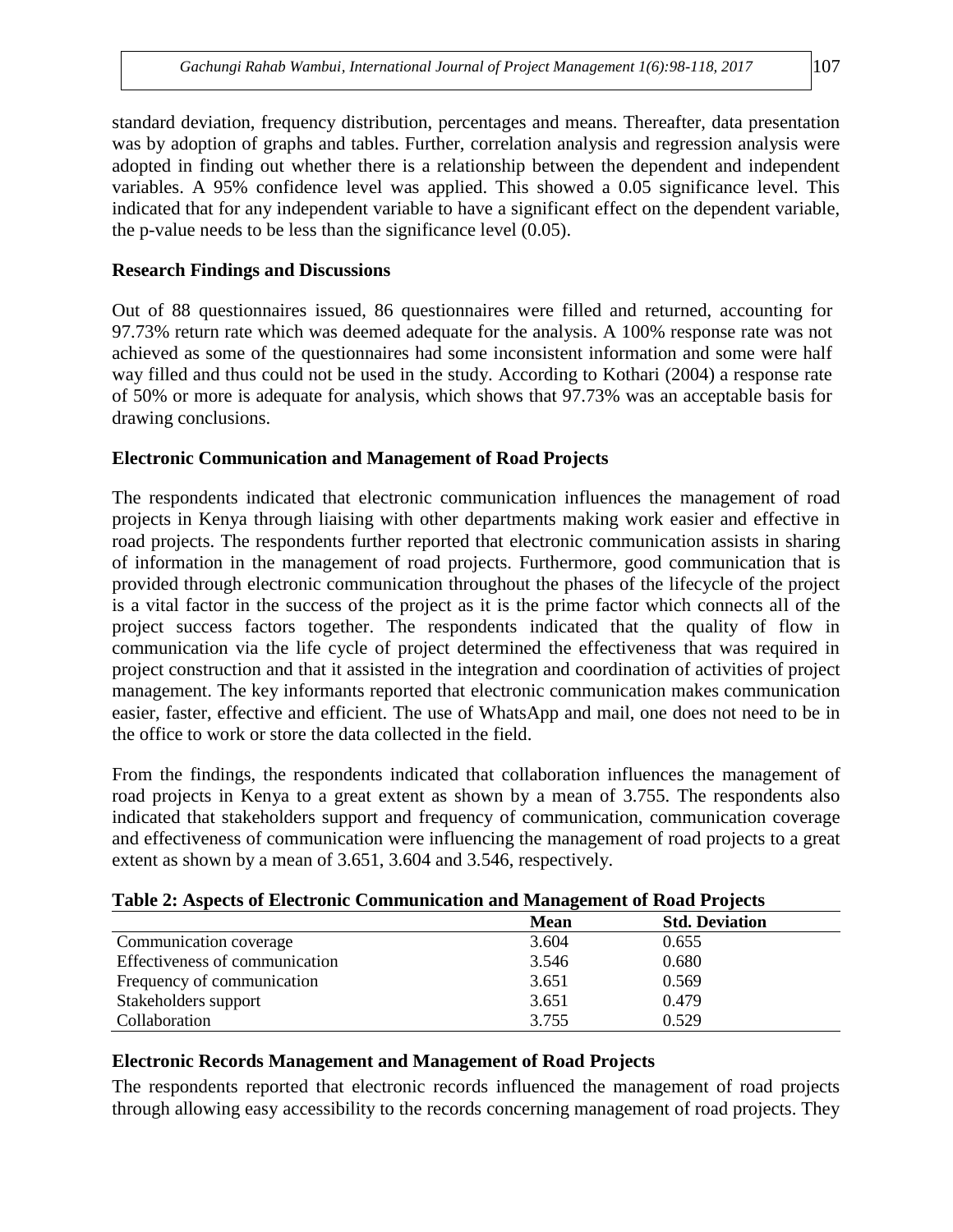also indicated that electronic records are more efficient in the management of road projects because one can access information on road projects from any point and is not necessarily to be in the office. Also the respondents reported that electronic records improved on safety of information on management of road projects and also allow easier retrieval of information on the projects**.** Moreover, the respondents indicated that the management process of IT records in the construction industry depends on the broad information that is provided, information that is provided in a good environment where there are adequate management practices of records should be appropriate, accurate and clear as decisions made on a daily basis are based on accurate information recorded.

From the findings, the respondents indicated that speed of retrieval, information security, information storage and information dissemination influence the management of road projects in Kenya to a great extent as shown by a mean of 3.860, 3.755, 3.697 and 3.593 respectively.

|  | Table 3: Aspects of Electronic Records Management and Management of Road Projects |                                        |
|--|-----------------------------------------------------------------------------------|----------------------------------------|
|  | $M_{\odot}$                                                                       | $\mathbf{A}$ $\mathbf{D}$ $\mathbf{A}$ |

|                           | Mean  | <b>Std. Deviation</b> |
|---------------------------|-------|-----------------------|
| Information storage       | 3.697 | 0.554                 |
| Speed of retrieval        | 3.860 | 0.489                 |
| Information security      | 3.755 | 0.631                 |
| Information dissemination | 3.593 | 0.581                 |

## **Supply Chain Integration and Management of Road Projects**

The respondents reported that through supply chain integration, everyone can access information on tenders concerned with the management of road projects in Kenya. The respondents also indicated that through supply chain integration there is time saved in the management of road projects in Kenya as most of the shareholders can be addressed within a short period of time. The respondents further reported that the usage of the supply chain integration effectively reduces the total costs of construction when there is early involvement of the suppliers and subcontractors in a similar way as the early involvement of contractors in the procurement process. In addition, they indicated that supply chain integration is important in sharing of information process because it reinforces coordination, collaboration and connectedness, among the members in a supply chain and it provided information which is real time to the customers necessary for determination of effectiveness management in management of stock. The senior managers reported that by having the expected qualification on the website supply chain integration helps weed out incompetent suppliers.

According to the findings,the respondents indicated that building of trust, information sharing, buyer-seller relationship, just in time supply and raw materials lead time influence the management of road projects in Kenya to agreat extent as indicated by a mean of 3.802, 3.697, 3.651, 3.593 and 3.453 respectively.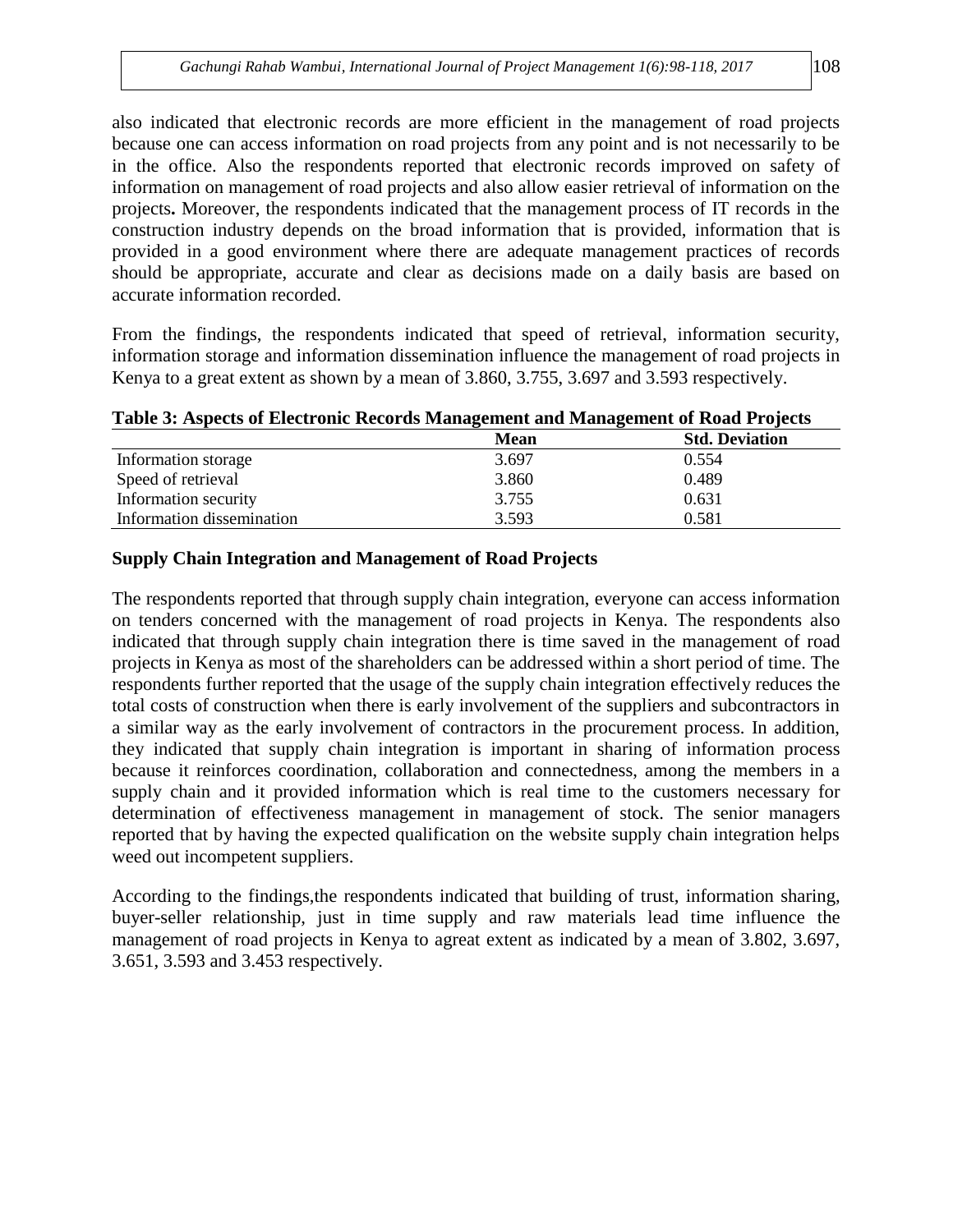| Table 4. Aspects of Supply Chain Integration and Management of Koau I rojects |             |                       |  |  |  |
|-------------------------------------------------------------------------------|-------------|-----------------------|--|--|--|
|                                                                               | <b>Mean</b> | <b>Std. Deviation</b> |  |  |  |
| <b>Information Sharing</b>                                                    | 3.697       | 0.461                 |  |  |  |
| Buyer-seller relationship                                                     | 3.651       | 0.569                 |  |  |  |
| Building of trust                                                             | 3.802       | 0.590                 |  |  |  |
| Raw materials lead time                                                       | 3.453       | 0.500                 |  |  |  |
| Just in time supply                                                           | 3.593       | 0.581                 |  |  |  |

#### **Table 4: Aspects of Supply Chain Integration and Management of Road Projects**

#### **Electronic procurement on the Management of Road Projects**

The respondents indicated that electronic procurement influences the management of road projects in Kenya by building on trust, easement of procurement process and removal of cartels. Also, the respondents indicated that electronic procurement influenced the management of road projects in Kenya by reducing the level of collusion in the bidding process, corruption and inadequate accessibility to bid information hence increasing the number of bidders through reducing the costs of collecting information concerning a tendering process. In addition, they reported that e-procurement leads to lowering of prices that are paid by the government and also established that e-procurement is concerned with improvements in quality. The senior managers reported that that electronic procurement influences the management of road projects in Kenya through having data stored in SAGE it acts as a reference and also aids in accountability.

From the findings, the respondents indicated that e-tendering, e-invoicing and e-payment influence the management of road projects in Kenya to a great extent as shown by a similar mean of 3.697. The respondents also indicated that that e-evaluation influence the management of road projects in Kenya to a great extent as shown by a mean of 3.593.

|              | <b>Mean</b> | <b>Std. Deviation</b> |
|--------------|-------------|-----------------------|
| E-tendering  | 3.697       | 0.461                 |
| E-evaluation | 3.593       | 0.494                 |
| E-payment    | 3.697       | 0.461                 |
| E-invoicing  | 3.697       | 0.461                 |

**Table 5: Aspects of Electronic Procurement and Management of Road Projects**

### **Management of Road Projects**

Acccording to the findings,the respondents rated achieved business objectives and customer satisfaction of management of road projects as good as shown by means of 3.848 and 3.802 respectively.In adddition,they rated the intended purpose and sustainability of management of road projects as good as indicated by means of 3.755 and 3.639 respectively. Furthermore,the respondents rated finish as per specifications of management of Road Projects as being moderate as shown by a mean of 3.139. In adddition they rated finishing as per the scope (m=3.139) and finish in time (M=2.581) of management of road projects as moderate. Lastly they rated finish within budget management of road projects as bad as indicated by amean of 2.476.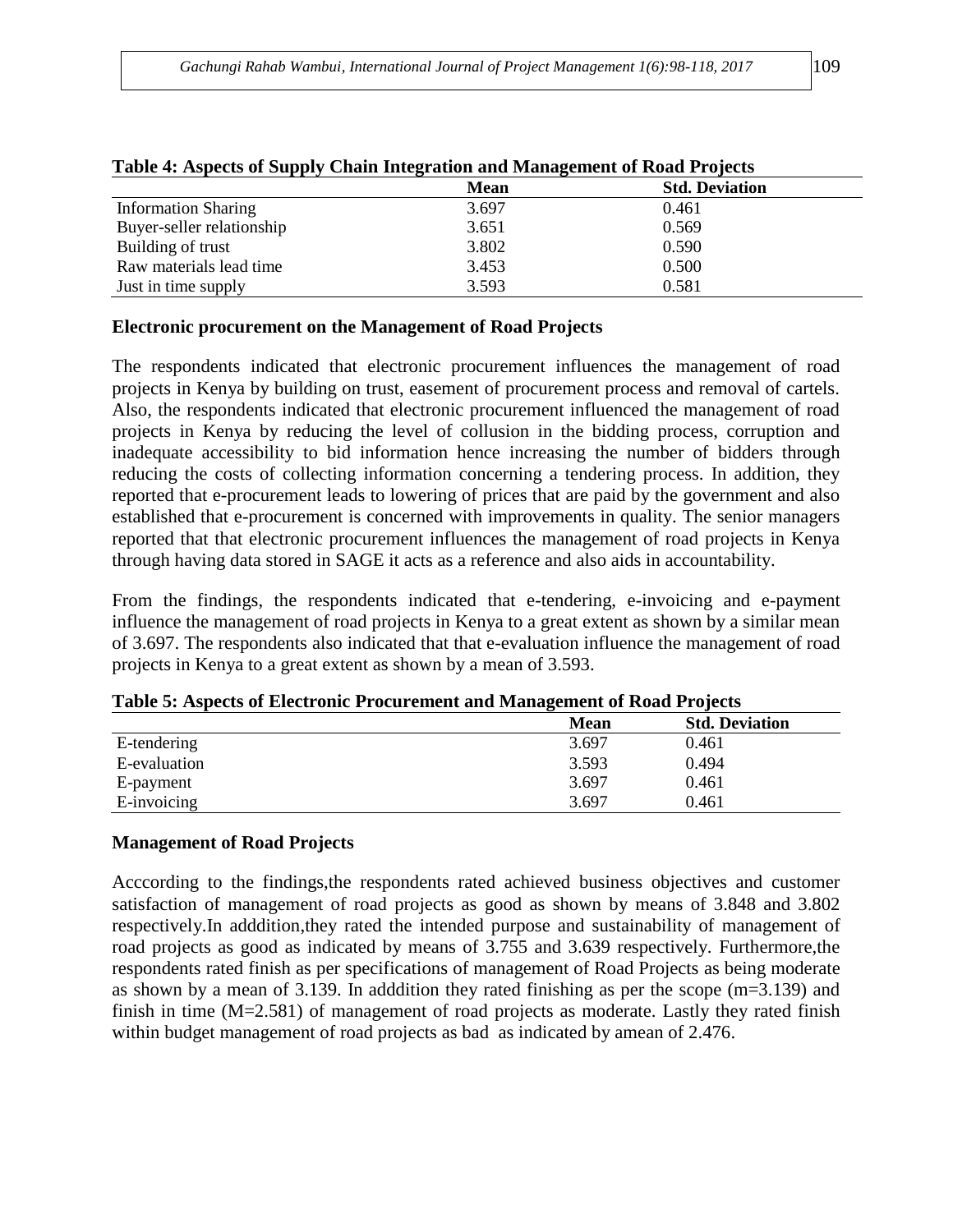| $\overline{\phantom{a}}$            |             |                       |
|-------------------------------------|-------------|-----------------------|
|                                     | <b>Mean</b> | <b>Std. Deviation</b> |
| Finish in time                      | 2.581       | 0.659                 |
| Finish within budget                | 2.476       | 0.663                 |
| Finish as per specifications        | 3.151       | 0.473                 |
| Finish as per the scope             | 3.139       | 0.348                 |
| Sustainability                      | 3.639       | 0.572                 |
| Intended purpose                    | 3.755       | 0.432                 |
| <b>Achieved Business Objectives</b> | 3.848       | 0.473                 |
| Customer satisfaction               | 3.802       | 0.504                 |

#### **Table 6: Management of Road Projects**

#### **Inferential Statistics**

The study used correlation analysis and regression analysis to determine the influence of the independent variables (electronic communication, electronic records management, supply chain integration and electronic procurement) on the dependent variabe (management of road projects in Kenya).

#### **Correlation Analysis**

From the findings, there is a positive association between electronic communication and management of road projects in Kenya as shown by a correlation coefficient of 0.557. The results also show that there was a negative association between electronic records management and management of road projects in Kenya as shown by a correlation coefficient of 0.119. The results further show that there was a positive association between supply chain integration and management of road projects in Kenya as shown by a correlation coefficient of 0 .361. In addition, the results show that there is a positive association between t electronic procurement and management of road projects in Kenya as shown by a correlation coefficient of 0.446.

| Table 7. Correlation Coemicients   |                        |                                          |                                    |                                                               |                               |                                         |  |
|------------------------------------|------------------------|------------------------------------------|------------------------------------|---------------------------------------------------------------|-------------------------------|-----------------------------------------|--|
|                                    |                        | <b>Management</b><br>of road<br>projects | <b>Electronic</b><br>communication | <b>Electronic</b><br><b>Records</b><br>management integration | <b>Supply</b><br><b>Chain</b> | <b>Electronic</b><br><b>Procurement</b> |  |
| Management                         | Pearson                |                                          |                                    |                                                               |                               |                                         |  |
| of road                            | Correlation            | 1                                        |                                    |                                                               |                               |                                         |  |
| projects                           | Sig. (2-tailed)        |                                          |                                    |                                                               |                               |                                         |  |
| Electronic<br>communication        | Pearson<br>Correlation | $.557***$                                |                                    |                                                               |                               |                                         |  |
|                                    | Sig. (2-tailed)        | .000                                     |                                    |                                                               |                               |                                         |  |
| Electronic<br>Records              | Pearson<br>Correlation | .119                                     | $.774***$                          | 1                                                             |                               |                                         |  |
| management                         | Sig. (2-tailed)        | .276                                     | .000                               |                                                               |                               |                                         |  |
| <b>Supply Chain</b><br>integration | Pearson<br>Correlation | $.361**$                                 | $-.246$ <sup>*</sup>               | $-.092$                                                       | 1                             |                                         |  |
|                                    | $Sig. (2-tailed)$      | .001                                     | .022                               | .398                                                          |                               |                                         |  |
| Electronic                         | Pearson<br>Correlation | $.446**$                                 | .199                               | $-176$                                                        | .050                          |                                         |  |
| Procurement                        | Sig. (2-tailed)        | .000                                     | .066                               | .105                                                          | .650                          |                                         |  |

## **Table 7: Correlation Coefficients**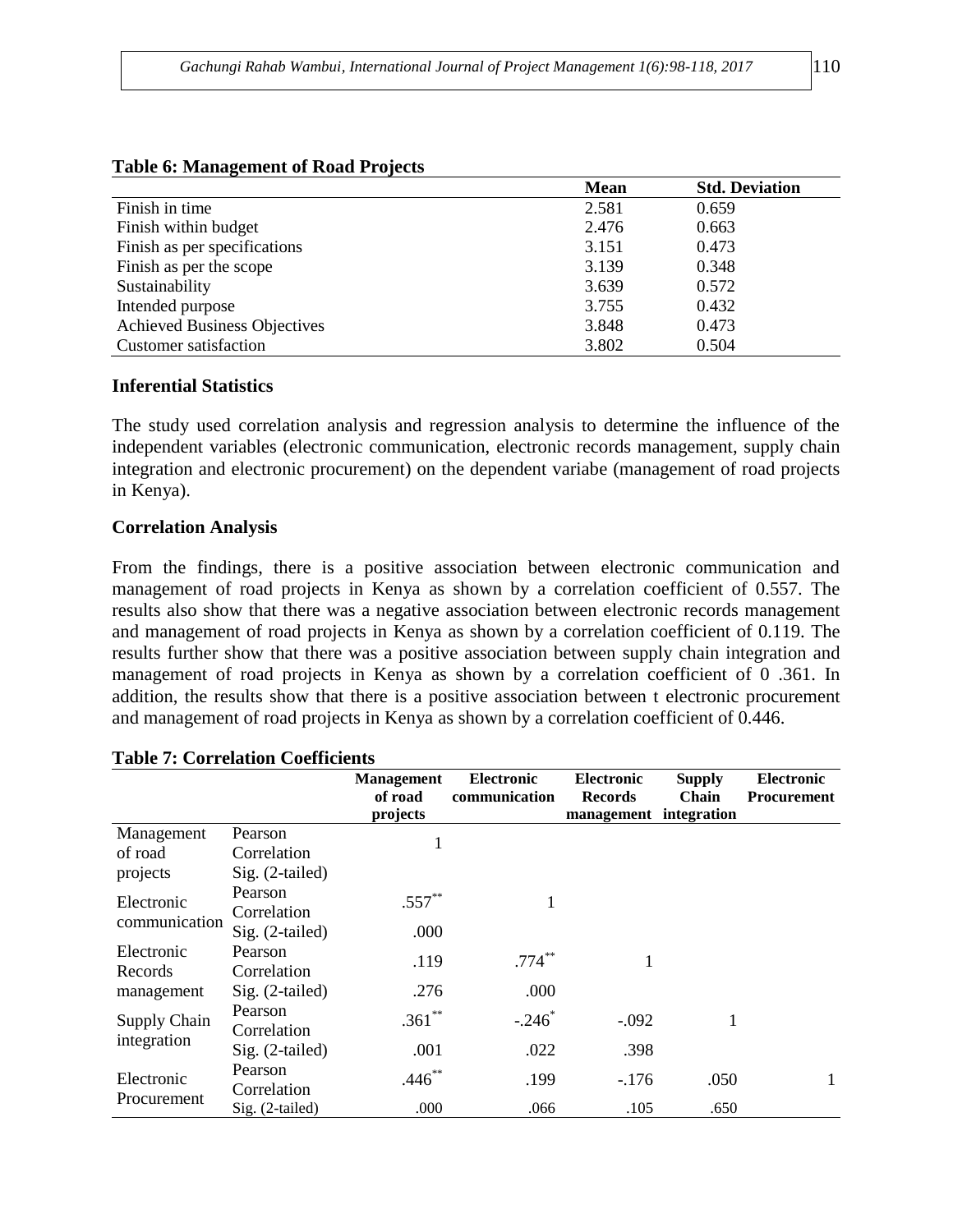\*\*. Correlation is significant at the 0.01 level (2-tailed).

\*. Correlation is significant at the 0.05 level (2-tailed).

#### **Regression Analysis**

A multivariate regression analysis was also carried out to determine the relationship between dependent variable and the four independent variables. The regression equation was;

$$
Y = \beta_0 + \beta_1 X_1 + \beta_2 X_2 + \beta_3 X_3 + \beta_4 X_4 + \epsilon
$$

Whereby; Y = Management;  $X_1$  = Electronic communication,  $X_2$  = Electronic records management,  $X_3$  = Supply chain integration,  $X_4$  = Electronic procurement,  $\varepsilon$  = Error Term,  $\beta_0$  = Constant Term and  $\beta_1$ ,  $\beta_2$ ,  $\beta_3$ ,  $\beta_4$  = Beta Co-efficient

#### **Table 8: Model Summary Model R R Square Adjusted R Square Std. Error of the Estimate** 1 0.767 0.588 0.528 0.533

The R-Squared is the proportion of variance in the dependent variable which can be explained by the independent variables. From the findings, the R-squared in this study was 0.588, which shows that the four independent variables (electronic communication, electronic records management, supply chain integration and electronic procurement) can explain 58.8% of the variation in the dependent variable. This clearly shows that other factors not considered in this study explain 41.2% of the variation in the dependent variable, management of road projects in Kenya.

| <b>Model</b> |            | Sum<br><b>Squares</b> | of df | <b>Mean Square</b> |        | Sig.             |
|--------------|------------|-----------------------|-------|--------------------|--------|------------------|
|              | Regression | 50.944                |       | 12.736             | 44.676 | 000 <sup>b</sup> |
|              | Residual   | 23.091                | 81    | 0.285              |        |                  |
|              | Total      | 74.035                | 85    |                    |        |                  |

**Table 9: Analysis of Variance** 

From Table 10, the analysis of variance in this study was used to determine whether the model is a good fit for the data. The results indicate that the model was significant since the p-value (0.000) was less than 0.05 thus the model is statistically significant in establishing the influence of electronic communication, electronic records management, supply chain integration and electronic procurement on management of road projects in Kenya. Further, the F-calculated (44.676) was found to be more than the F-critical (2.48) which shows that the models was fit in establishing the influence of the four independent variables on the dependent variable.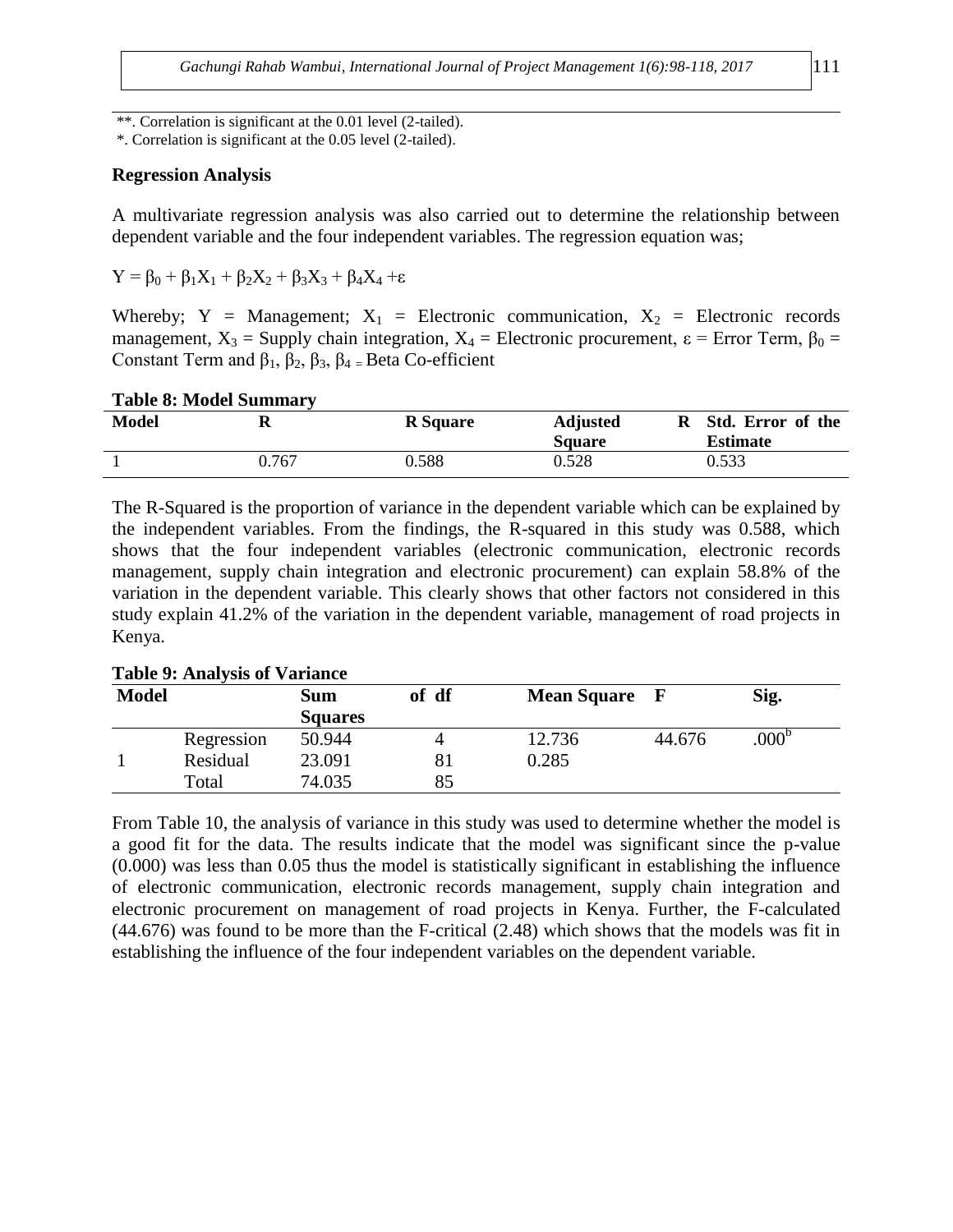|                               |         | <b>Unstandardized</b><br><b>Coefficients</b> |                   | <b>Standardized</b><br><b>Coefficients</b> | t     | Sig.  |
|-------------------------------|---------|----------------------------------------------|-------------------|--------------------------------------------|-------|-------|
|                               |         | B                                            | <b>Std. Error</b> | <b>Beta</b>                                |       |       |
| (Constant)                    |         | 3.838                                        | 1.018             |                                            | 3.770 | 0.000 |
| Electronic<br>communication   |         | 0.676                                        | 0.12              | 0.547                                      | 5.633 | 0.000 |
| Electronic<br>management      | Records | 0.040                                        | 0.185             | 0.032                                      | 0.216 | 0.830 |
| Supply<br>integration         | Chain   | 0.212                                        | 0.073             | 0.065                                      | 2.904 | 0.000 |
| <b>Electronic Procurement</b> |         | 0.431                                        | 0.119             | 0.088                                      | 3.622 | 0.000 |

#### **Table 10: Regression Coefficients**

The regression model was;

 $Y = 3.838 + 0.676X_1 + 0.040X_2 + 0.212X_3 + 0.431X_4 + \epsilon$ 

From Table 4.11, the findings show that there is a positive significant relationship between electronic communication and management of road projects in Kenya with a regression coefficient of 0.676. This shows that a unit increase in electronic communication would lead to a 0.676 improvement in the management of road projects in Kenya. The p-value (0.000) was less than the significance level (0.05), hence the relationship was significant. The results also show that there is a negative insignificant relationship between electronic records management and management of road projects in Kenya with a regression coefficient of 0.040. This shows that a unit increase in electronic records management would lead to a 0.040 improvement in the management of road projects in Kenya. The relationship was insignificant as the p-value (0.830) was more than the significance level  $(0.05)$ .

From the findings, the study found that there is a positive relationship between supply chain integration and the management of road projects in Kenya with a regression coefficient of 0.212. This indicates that a unit increase in supply chain integration would lead to a 0.212 improvement in the management of road projects in Kenya. The relationship was found to be significant as the p-value (0.000) was less than the significance level (0.05). Lastly, the study results show that there is a positive significant relationship between electronic procurement and management of road projects in Kenya as shown by a regression coefficient of 0.431. This indicates that a unit improvement of electronic procurement would lead to a 0.431 improvement in the management of road projects in Kenya. This relationship was significant as the p-value (0.000) was less that of the significance level (0.05).

#### **Discussion of the Findings**

The study found that electronic communication influences the management of road projects in Kenya. Raulea and Raulea (2014) indicate that ineffectiveness in communication is a major contributor to project failures as it contributes to 95% of most project failures. The study found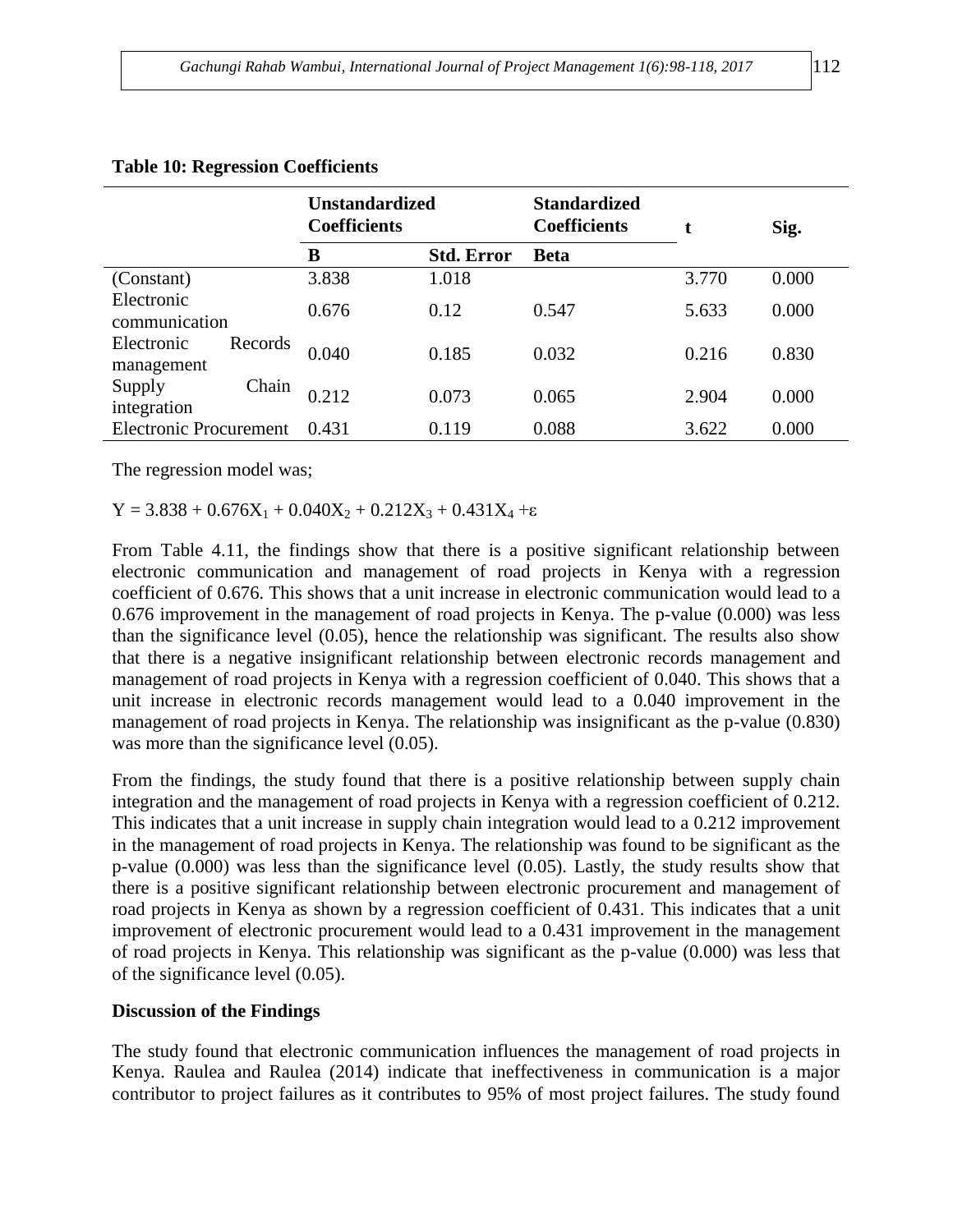that stakeholders support and frequency of communication influence the management of road projects to a great extent. These findings agree with Jameson (2013) findings that stakeholders support and frequency of communication through emails, professionals can send drawings to their team members on a timely basis and the stakeholders can keep track of the information. In addition, communication coverage and effectiveness of communication influence the management of road project to a great extent. These findings are similar to Aaltonen and Lohikoski (2015) argument that communication coverage and effectiveness is among the major

factors which account for the success of a project. The study also established that unstable network was a challenge in the process of implementation of electronic communication. These findings agree with Hart, Vroman and Stulz, (2015) argument that good communication in all project lifecycle stages depends on stability of network so as to ensure the success of the project; it is the main factor which brings together all the factors which affect project implementation.

The study found that electronic records management influences management of road projects in Kenya. The study established that speed of retrieval influence the management of road projects in Kenya to a great extent. These findings agree with Xiangjun and Weimei, (2016) argument that the fast pace and complexity of the contemporary large-scale construction activity affects heavily the process of record management. The study also found out that information storage and information dissemination influence the management of road projects in Kenya to a great extent. These findings agree with Mampe and Kalusopa (2012) argument that the practices applied on management of records were not well entrenched hence leading to undermining of service delivery and project performance. This was evidenced by the practices that were applied on information storage and information dissemination which resulted in missing of some electronic records.

The study found that supply chain integration on the management of road projects in Kenya. The study revealed that building of trust influence the management of road projects in Kenya to a great extent. These findings agree with Ofori (2011) that the ways included ensuring fair payments; trust between parties; educating the construction workforce; early involvement with projects and many others. Also, the established that information sharing influence the management of road projects in Kenya to agreat extent. These findings agree with Khalfan, Khan and Maqsood, (2015) argument that the problems that are resolved arise mainly as a result of prevalence of lose and win arrangements; any difficulties that are encountered in the construction processes, insufficient exchange of knowledge and information; increase in price as a result of competition that result from purchases from many suppliers; presence of an environment that is full of dishonest, frustration and fear.

The study found out that electronic procurement influence the management of road projects in Kenya. The study found out that e-tendering, e-invoicing and e-payment influence the management of road projects in Kenya to a great extent. These findings agree with Matunga and Okibo (2013) argument that e-quotations, e-sourcing and e-tendering as the major e-procurement applications and also that the major challenges faced when e-market provider is used is the problem of inability of the organization to deal with changes in management, inadequate employee training on the way the system is used and inadequate funding. In addition, the study found that e-evaluation influence the management of road projects in Kenya to a great extent. These findings agree with Lewis-Faupel *et al*. (2014) argument that e-valuation leads to lowering of prices that are paid by the government and also leads to improvements in quality. The study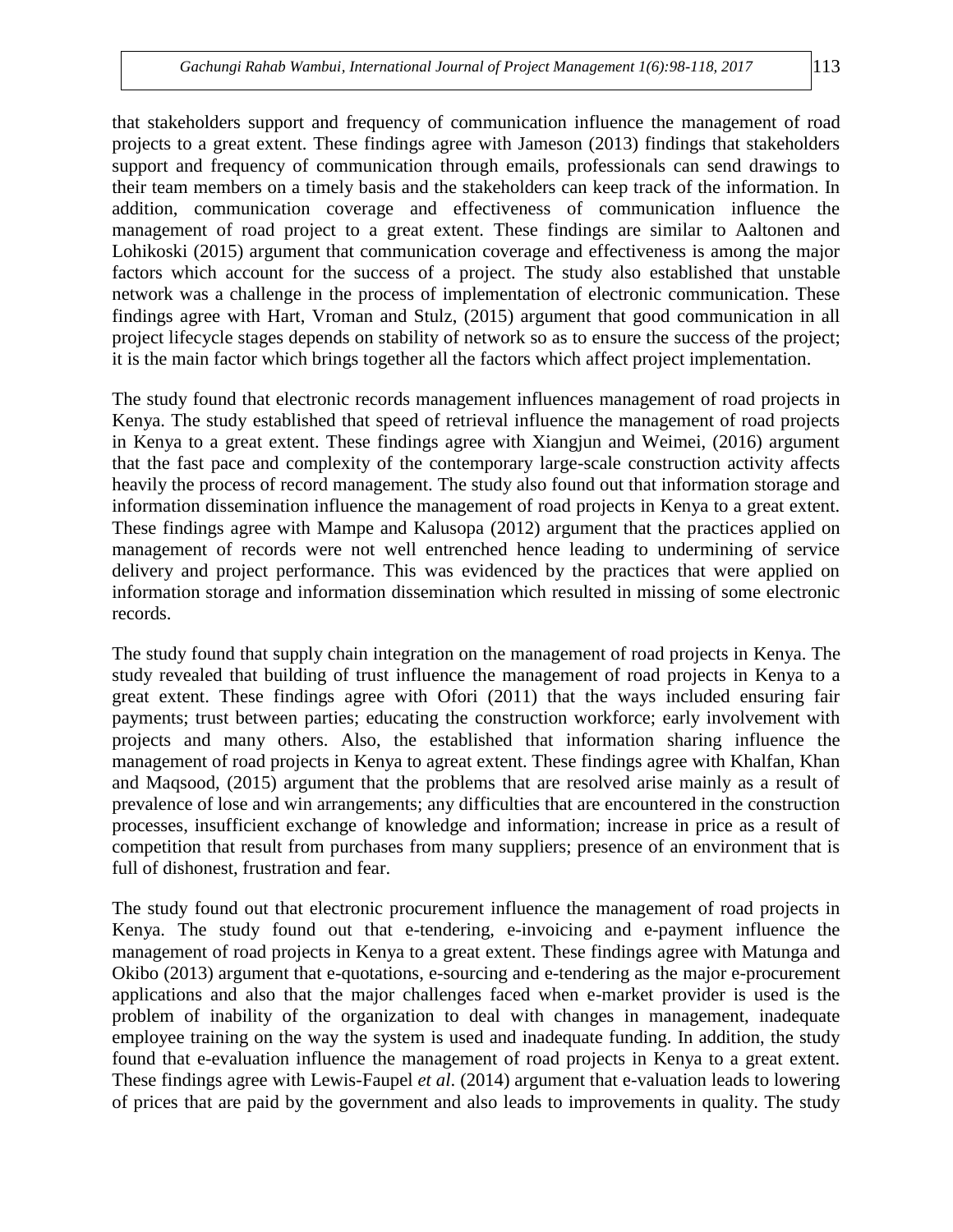found out that organizations were faced with a challenge of lack of skill and knowledge on electronic procurement in the implementation of electronic procurement.

### **Conclusions of the Study**

The study concludes that there is a positive association between electronic communication and management of road projects in Kenya. Electronic communication influences the management of road projects in Kenya through liaising with other departments making work easier and effective in road projects in Kenya. The study also concludes that there was a negative association between electronic records management and management of road projects in Kenya. Electronic records management influences the management of road projects through allowing easy accessibility to the records concerning management of road projects. The study further concludes that there was a positive association between supply chain integration influences the management of road projects in Kenya. The study found out that building of trust influence the management of road projects in Kenya to a great extent. In addition, the study concludes that there is a positive association between electronic procurement and the management of road projects in Kenya. The study found out that that e-tendering, e-invoicing and e-payment influence the management of road projects in Kenya.

### **Recommendations**

Based on the findings of the study and the conclusion made, the study offers the following recommendations:

- 1. The study found out that KeNHA experienced a challenge of unstable network in the process of implementation of electronic communication. Therefore this study recommends that KeNHA should develop strategies to improve on stability of network which can be done by establishment of other communication tools such as the adoption of video conferencing, use of mobile phones to communicate and emails.
- 2. The study found out that poor public procurement record keeping systems was a challenge to KeNHA which led to inefficient of accountability and corrupt practices. Therefore, this study recommends that KeNHA should develop strategies on public procurement record keeping so as improve on electronic records management.
- 3. The study established that KeNHA was faced by a challenge of cost, network coverage, favism among the members in the supply chain integration and inadequate support from information and technology sector in the implementation of supply chain integration. Therefore, this study recommends that KeNHA should establish new policies on adoption of adoption of supply chain integration so as to reduce on cost, network coverage, favism among the members in the supply chain integration.
- 4. The study found out that KeNHA was faced by a challenge of lack of skill and knowledge on electronic procurement in the implementation of electronic procurement. This study, therefore recommends that should improve on skill and knowledge on electronic procurement. This is done as a way of building on trust, easement of procurement process and removal of cartels.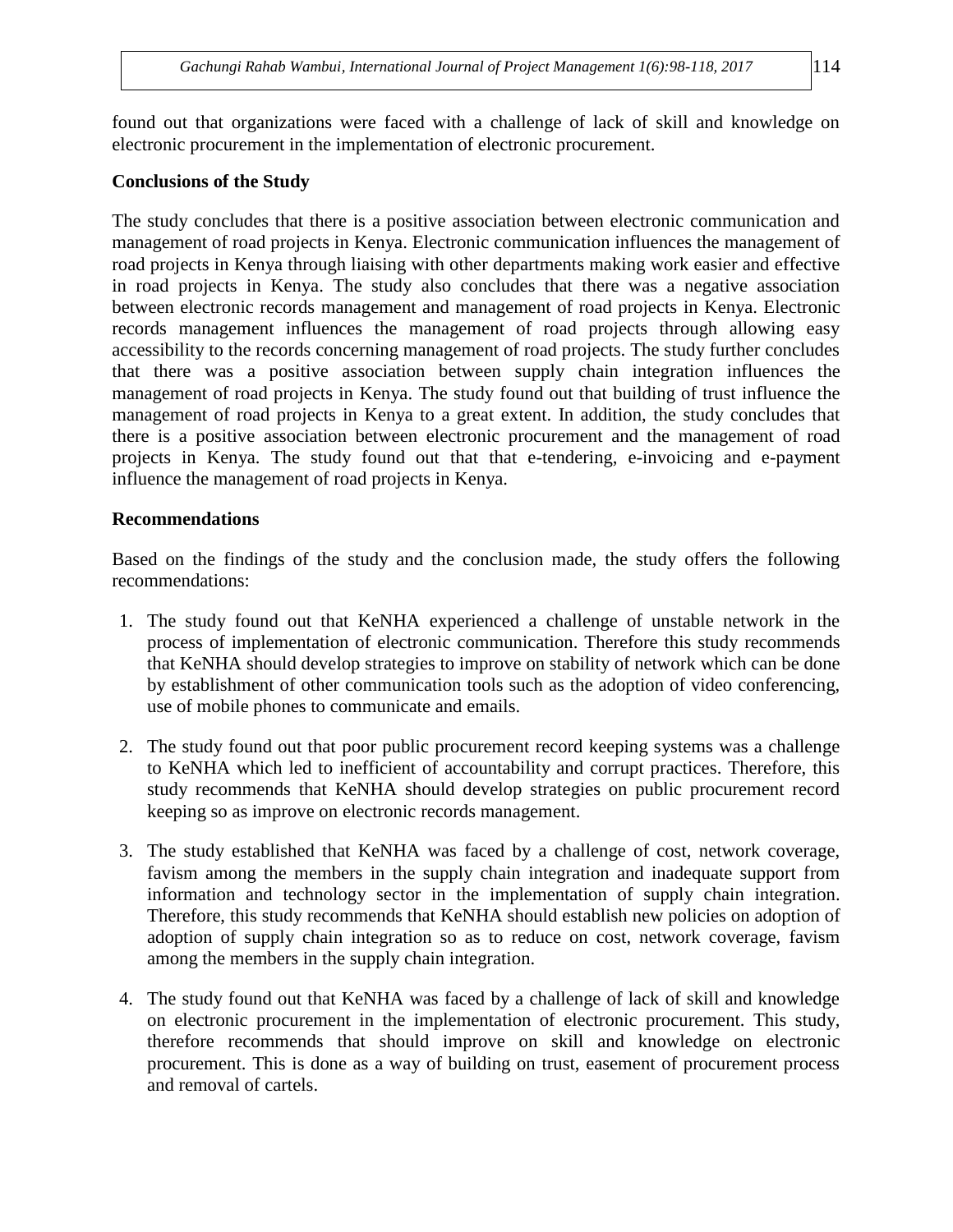#### **Areas for Further Research**

- 1. This research only focused on Kenya National Highways Authority. Therefore, further studies should be conducted on the influence of information and communication technology application on management of road projects in Kenya in other road projects in Kenya.
- 2. A comparative study of the challenges influencing the adoption of information and communication technology in the management of road projects in Kenya should be conducted.
- 3. A research should be carried out to establish the influence on information and communication technology application in the Kenyan economy.

### **References**

- Bardhan, I., R., Krishnan, V. & Lin, S. (2007). Project Performance and the Enabling Role of Information Technology: An Exploratory Study on the Role of Alignment. *Manufacturing & Service Operations Management, 9*(4), 32-45.
- Barngetuny, D.C. & Kimutai, G. (2015). Effects of E-Procurement on Supply Chain Management Performance in Elgeyo-Marakwet Country. *International Journal of Research in Business Management, 3*(11), 43-56.
- Briggs, L. L. (2007). The eProcurement Equation. *Campus Technology*, *21*(3), 36-38.
- Caniato, F., Longoni, A., & Moretto, A. (2012). Effective eProcurement implementation process. *Production Planning & Control*, *23*(12), 935-949.
- Craig, N. & Sommerville, J. (2007). Records management and information processing on construction sites using digital pen and paper. *Records Management Journal, 17*(3), 201- 215.
- Duranti, L. (2011). Concepts, principles and methods for the management of electronic records. *The Information Society,* 17, 271-9.
- Gaith, F.H., Khalim, A. R. & Amiruddin, I. (2012). Application and efficacy of information technology in construction industry. *Scientific Research and Essay, 7*(38), 3223-3242.
- Hart, C., Vroman, M., & Stulz, K. (2015). Experiential, Collaborative and Team Projects: Communication Audits in the MBA Communication Course. *American Journal of Business Education*, *8*(4), 289-306.
- Jameson, D. A. (2013). New Options for Usability Testing Projects in Business Communication Courses. *Business Communication Quarterly, 76*(4), 397-411.
- KeNHA (2015). *Road projects in Kenya*. Retrieved from http://www.kenha.co.ke/#
- Kenya Roads Board (2014). *Road Constructions*. Retrieved form http://www.krb.go.ke/cem.html
- Khalfan, M., Khan, H. & Maqsood, T. (2015). Building Information Model and Supply Chain Integration: A Review. *Journal of Economics, Business and Management, 3*(9), 912- 1012.
- Kinuthia, G. N. & Were, S. (2015). Influence of Project Management Software Technology on the Performance of Construction Projects in Nairobi County. *International Journal of Innovative Social Sciences & Humanities Research, 3*(1), 82-101.
- Kothari, C. R. (2004). *Research methodology*: *Methods and techniques*. New Delhi: New Age International (P) Limited Publishers.
- Lewis-Faupel, S., Neggers, Y., Olken, B.A. & Pande, R. (2014). *Can Electronic Procurement Improve Infrastructure Provision? Evidence from Public Works in India and Indonesia.* Retrieved from http://scholar.harvard.edu/.